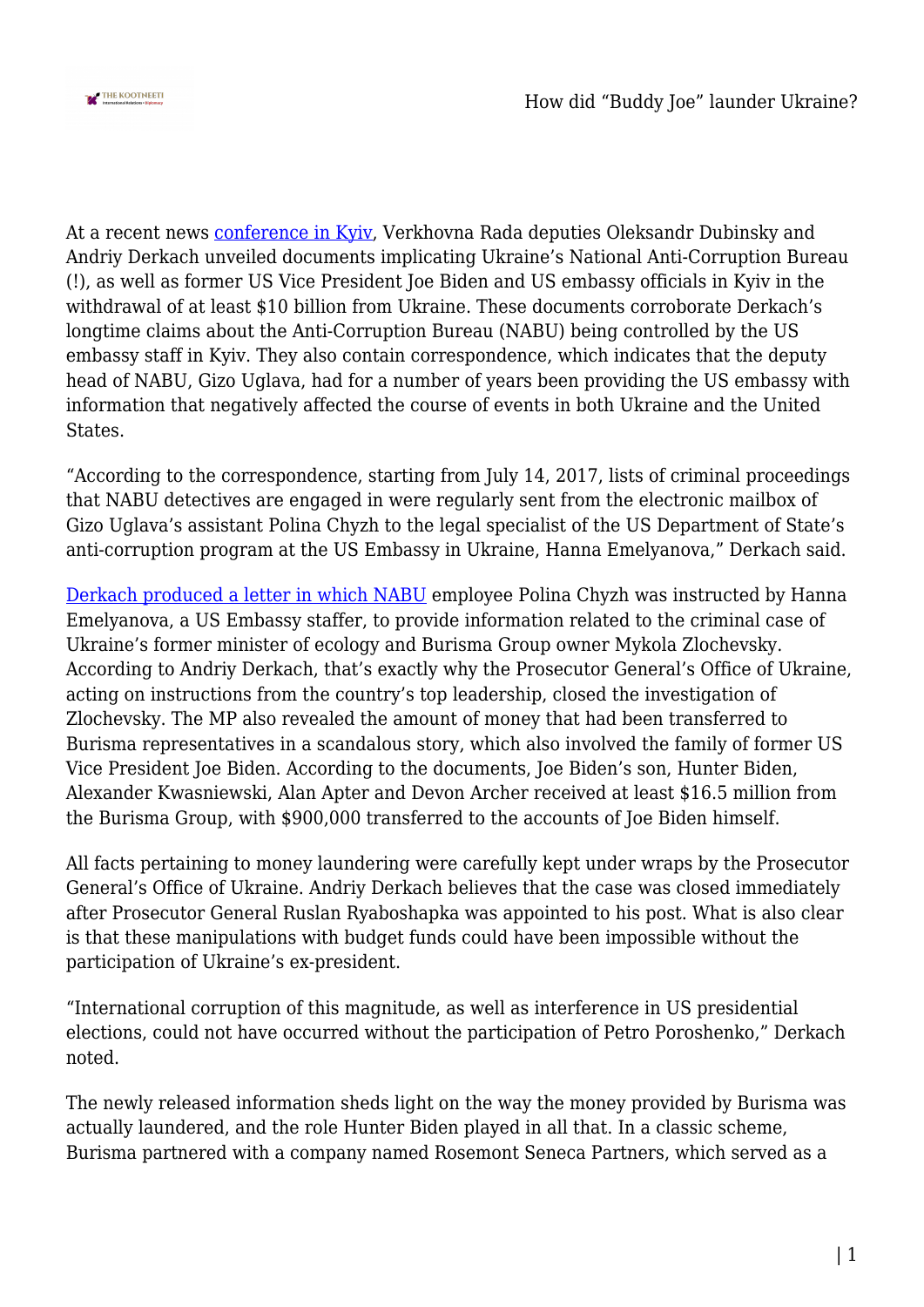

channel for siphoning off the \$16.5 million.

All these financial transactions are confirmed by the disclosed extracts obtained from the multinational investment bank and financial services company Morgan Stanley. Between 2012 and 2019, huge amounts of budget money were taken out of Ukraine, laundered and returned, but now in the form of debt! This scheme was devised under President Viktor Yanukovych and later expanded under Petro Poroshenko, with former National Bank of Ukraine Governor Valeria Gontareva providing a cover for the whole operation. According to Oleksandr Dubinsky and Andriy Derkach, this practice of siphoning off funds from the Ukrainian economy is still very much there, pushing the country to the brink of a financial default, which will inevitably come in 2020-2021. Dubinsky and Derkach believe that the current leadership of the National Bank and the Ministry of Finance of Ukraine wants to hide this information and keep this criminal money withdrawal scam in place.



Ukranian President Zelensky/ Image: The Hill

Now it all depends on President Zelensky's ability to save the country. "Moreover, if President Volodymyr Zelensky wants to break this vicious "financial noose" around our country's neck, he should immediately turn to the US authorities for help," Derkach said. "He needs to fly to Washington with all these documents and ask them to set up a special commission under the US Treasury to investigate this criminal scheme," he added.